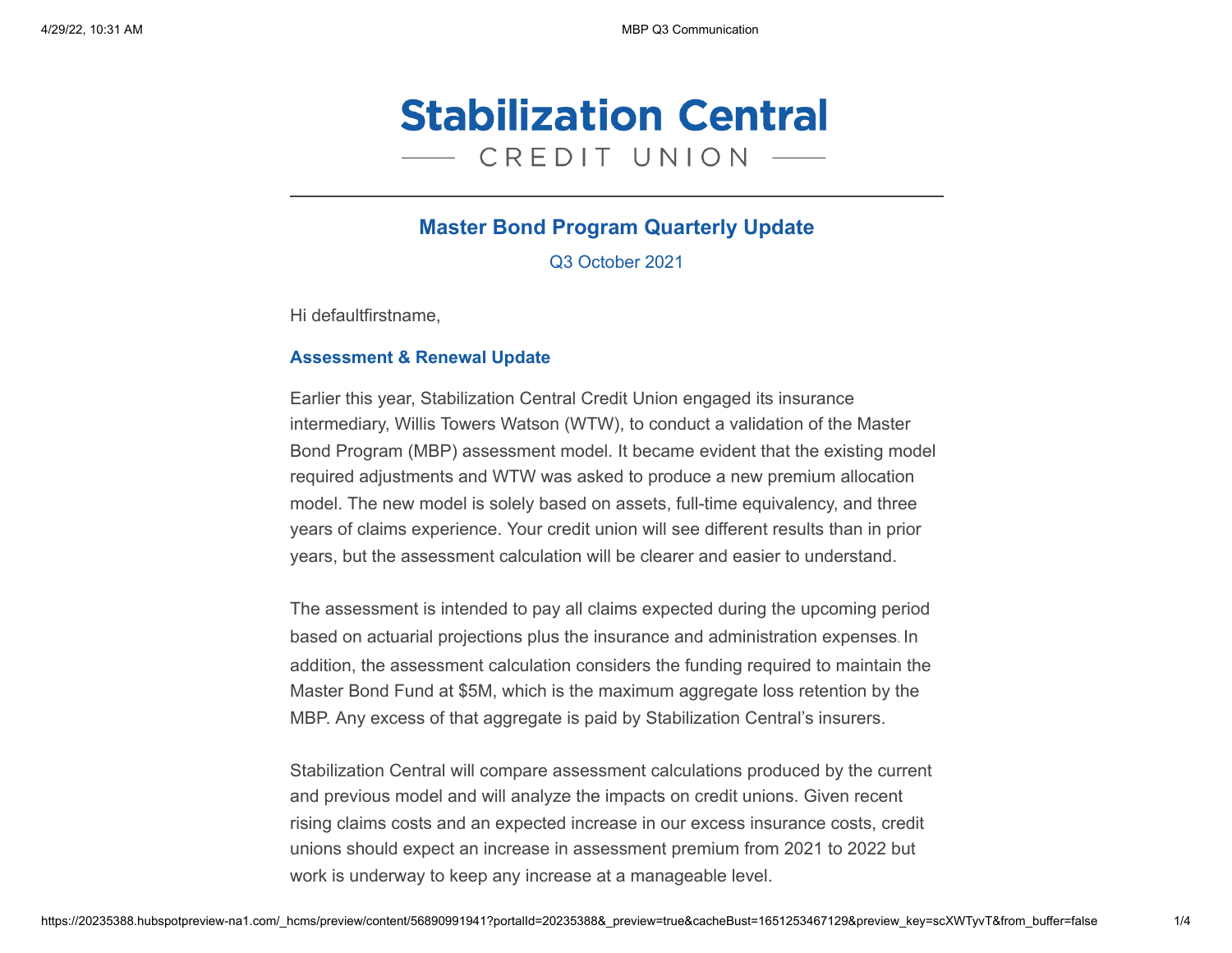### **Claims Update**

Paid Losses at September 30, 2021:

| <b>PAID CLAIMS</b><br><b>Type of Claim</b> | 01JAN21 To 30SEP21 |                  |
|--------------------------------------------|--------------------|------------------|
|                                            | # of Claims        | <b>Paid Loss</b> |
| <b>Computer Crime</b>                      | 128                | 578,510          |
| <b>Crisis Response</b>                     | 2                  | 4,068            |
| Forgery                                    | 5                  | 265,070          |
| <b>Total</b>                               | 135                | 847,647          |

Open Claims at August 21, 2021:

| <b>OPEN CLAIMS</b>    | As at 30SEP21 |                     |
|-----------------------|---------------|---------------------|
| <b>Type of Claim</b>  | # Of Claims   | <b>Reserve Loss</b> |
| <b>Computer Crime</b> | 48            | 268,091             |
| Total                 | 48            | 268,091             |

Total claims paid YTD in 2021 are higher than 2020 (YTD 2020 claims paid of \$651,466). This is primarily driven by an increase in Forgery claims paid. In 2021, there have been two Crisis Response claims paid, which covers the cost of traumarelated counseling for events such as robberies at the branch. There were no Crisis Response claims in 2020. Stabilization Central continues to monitor online mobile banking (OLMB) losses within the BC credit union system. With the implementation of two-factor authentication (2FA) and Central 1's Enterprise Fraud Management (EFM) solution, steps are being considered to combat online banking fraud which will, in turn, help credit unions and the MBP manage these losses.

### **SCCU & WTW Webinar Recording**

On July 27, 2021, we hosted a webinar with guest speakers from our excess insurance providers: WTW and Berkshire Hathaway. The webinar provided a high-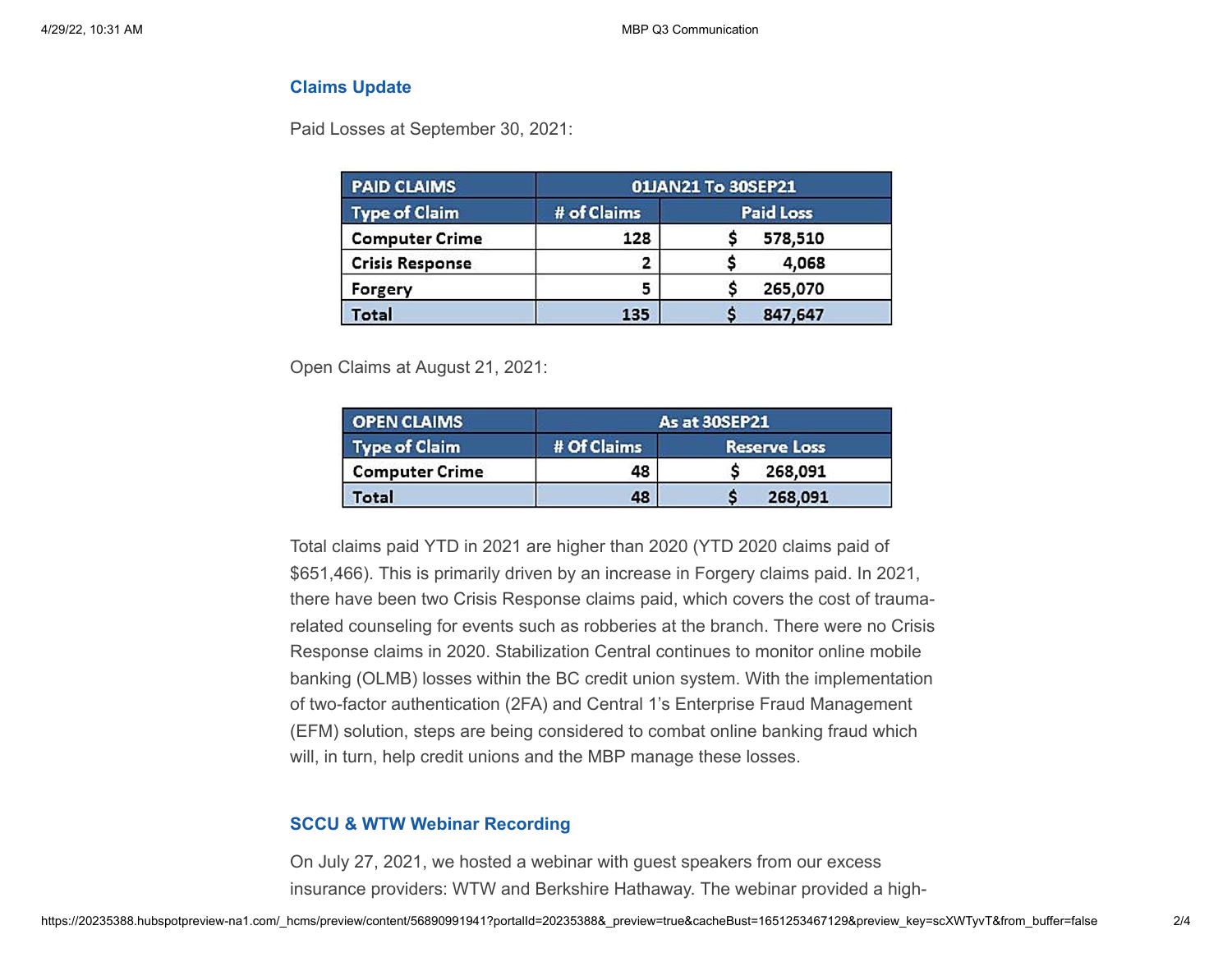#### 4/29/22, 10:31 AM MBP Q3 Communication

level overview of bond coverage and discussed some claims experience and future trends that are being seen in other jurisdictions. The session was recorded and is available here if you weren't able to join us. In case you weren't able to join us, the slide deck from the session is available [on our website](https://www.stabilizationcentral.com/master-bond-program/?utm_source=hs_email&utm_medium=email&_hsenc=p2ANqtz-8t20vbri8cVcIkNae1pBBN9cVxxejbC9-_KqOfxHKBxzPWpHjLUrOIcj-3K7HBK6UMsgOf) (login required) and you can view the recording below.

[Watch Webinar Recording](https://www.youtube.com/watch?v=pEYzl1VWNTY&utm_source=hs_email&utm_medium=email&_hsenc=p2ANqtz-8t20vbri8cVcIkNae1pBBN9cVxxejbC9-_KqOfxHKBxzPWpHjLUrOIcj-3K7HBK6UMsgOf)

### **Coverage Summary Page**

With help from WTW, a coverage summary page for the MBP's coverages under the policy. This summary page is meant to help credit unions understand the coverage that is provided by the MBP and meant to be used as a quick reference for limits of coverage and deductibles. The summary page can be found below.

[See Coverage Summary](https://f.hubspotusercontent30.net/hubfs/20235388/Coverage%20Summary.pdf?utm_source=hs_email&utm_medium=email&_hsenc=p2ANqtz-8t20vbri8cVcIkNae1pBBN9cVxxejbC9-_KqOfxHKBxzPWpHjLUrOIcj-3K7HBK6UMsgOf)

## **SVP, Risk and Finance**

We are very excited to announce the hiring of Frank Chong for the role of SVP, Risk and Finance at Stabilization Central. Frank draws on 20 years of experience in financial services regulation and transformation. Frank comes from the BC Financial Services Authority where he has held leadership roles including Vice President, Deputy Superintendent of Regulation and most recently as the Senior Advisor to the CEO. He has a wealth of insurance experience which will be instrumental in helping us manage and enhance the MBP going forward. Frank commenced his role on September 20. Please join us in welcoming Frank!